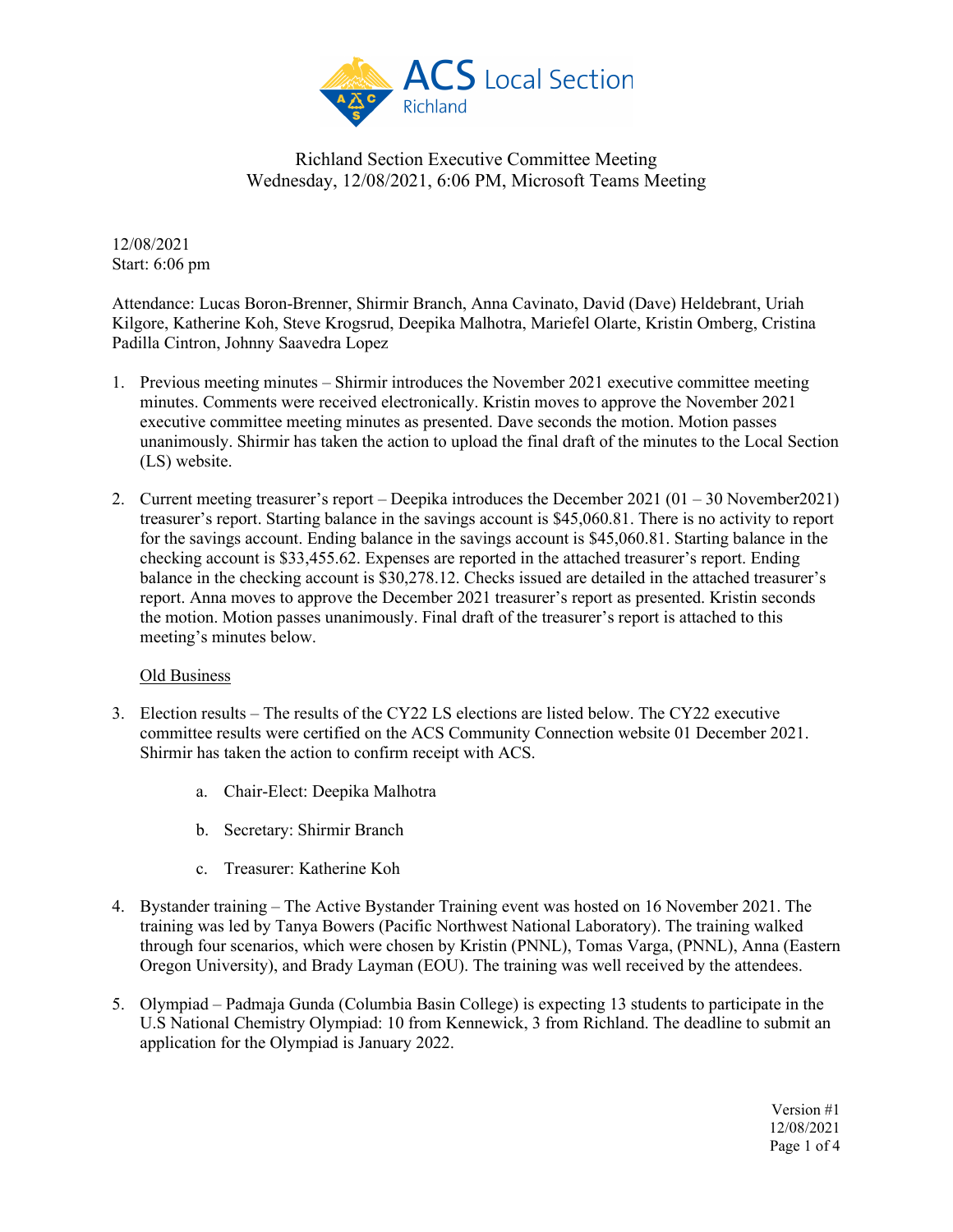

6. EOU chem club outreach – The EOU student chapter was invited by the Soroptimist Int'l of La Grande to participate in Festival of Trees outreach event on 04 December 2021 in La Grande, OR. This organization is a regular sponsor of the Girls in Science event that the student chapter hosts every year. About 8 EOU students participated in leading a variety of science of activities. At least 100 younger students attended the event.

#### New business

- 7. Potential New LS committees A request was sent to the membership asking for volunteers for committee chairs. Available chair positions include Safety and Sustainability. Questions posed by those that expressed interest included what the roles and responsibilities would be for the committees and the chairs. Clarification provided distinguished that, at the national level, the committees advise the ACS on its Society activities. At the local level, the committees are responsible for hosting local events which reflect national committees' mission. Kristin recommended including an article in the newsletter on how to get involved in committees, both at the local and national levels. Anna agreed, noting that the ACS is changing the requirements for members to volunteer at the national level.
- 8. LSAC DEIR Grant The Committee on Local Section Activities Diversity, Equity, Inclusion, and Respect (DEIR) Grant was awarded to the LS for 2022. Sonia Alcantar Anguiano (PNNL) submitted the proposal under the guidance of Cristina and Anna. The award amount is \$3,070.
- 9. ACS Leadership Institute The 2021 Leadership Institute was hosted virtually. Cristina and Deepika were selected to attend the virtual event. ACS will be hosting the 2022 leadership institute as an inperson workshop in Atlanta, GA. Anna suggested that since the LS did not need to spend any funds for attending the virtual 2021 leadership institute, the budget should be able to support two executive committee members attending the 2022 leadership institute. Anna moves for the LS to support the cost of both Cristina and Deepika attending the 2022 ACS Leadership Institute. Dave seconds the motion. Both Cristina and Deepika stated that they are willing to travel for the institute. Motion passes unanimously.
- 10. Proposed CY2022 budget The CY2022 LS budget was reviewed on 07 December 2021. The revised draft is presented to the EC. Some items discussed included keeping the NORM 2018 item until three budget cycles have completed at \$0 and revising the amount for the website update. The EC also decided to keep the line item for the career fair. Dave noted that it takes a significant amount to time to plan a career fair. This year could be designated for planning for when in-person events are allowed in the future. Kristin moves to approve the proposed CY2022 LS budget as revised. Anna seconds the motion. Motion passes unanimously. The proposed budget will be sent to the LS membership for voting at the next Science Café.

#### Other business

11. ACS professional grant for high school teacher – The ACS is accepting applications for the ACS-Hach Professional Development Grant. The grant offers up to \$1500 intended to support high school chemistry teachers. Applications are due 21 January 2022.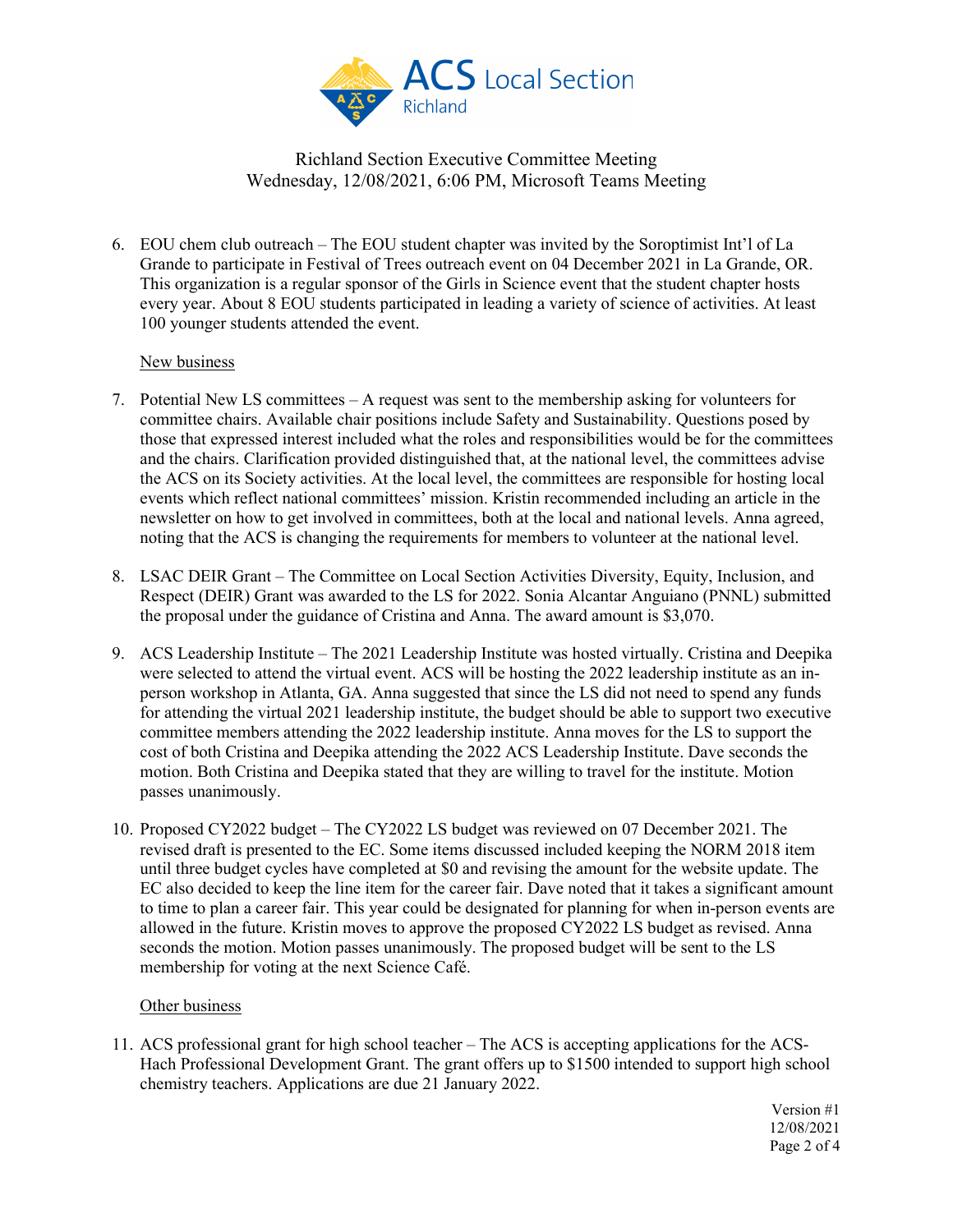

#### Committee reports

- 12. Programs No updates to report.
- 13. Membership No updates to report.
- 14. Awards No updates to report.
- 15. Public Relations The next newsletter will go out early next year. As a reminder, each of the EC members and standing committee chairs are granted access to make changes to the LS website. The recording of the training session hosted by Sharon Betterton for making changes to the website has been posted to YouTube and uploaded to the share drive. If you have trouble locating the video, please reach out to Steve. Steve has also asked for guidance on how to close out the LS Members Engaging Through Technology Grant awarded for establishing the new LS website. Anna suggested reaching out to Mark O'Brian (ACS). Mariefel suggested reaching out to Sandy Fiskum as she was the LS Chair when the grant was awarded and would have the correspondences related to completing any reports related to the grant.
- 16. Education No updates to report.
- 17. Diversity and Inclusion The final report for the 2021 DEIR grant was submitted. Cristina also plans to submit this event for a ChemLuminary in the 2021 LS annual report. The annual report is due 15 February 2022.
- 18. Government Affairs The local Congressional recesses have been delayed and the schedule is unclear. However, Kristin will move forward with scheduling meetings with both Washington and Oregon local legislatures. Those who have completed the government affairs training will start receiving emails from Kristin to determine interest for meeting with their respective state's legislatures.
- 19. Women Chemists The WCC is looking for volunteers to help with planning for Women's History Month 2022.

Thanks to Mariefel for her service as 2021 LS Chair!

Dave moves to adjourn the December 2021 executive committee meeting. Anna seconds the motion. Motion passes unanimously.

Mariefel adjourns the December 2021 executive committee meeting at 7:12 pm.